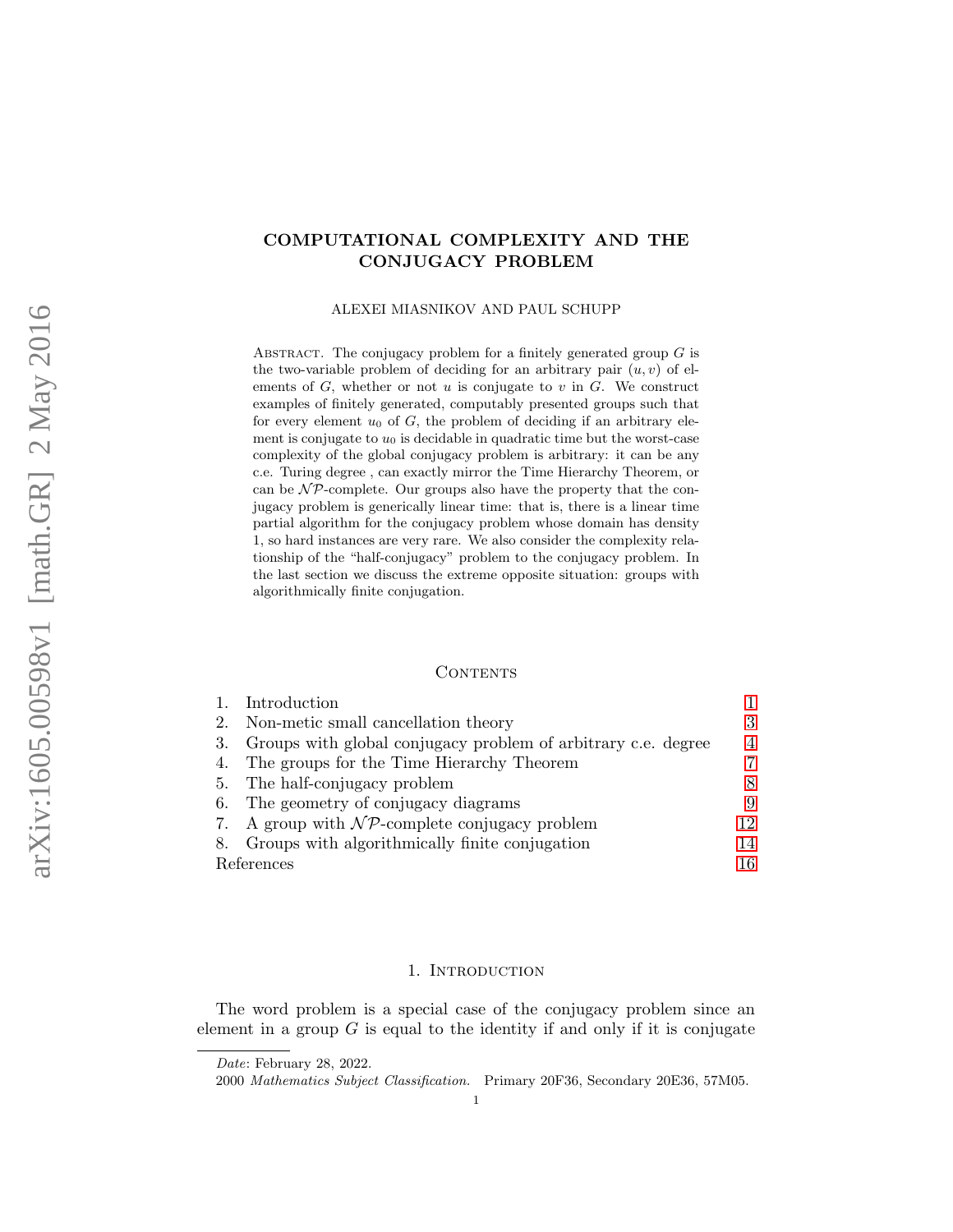to the identity. The *individual conjugacy problem*,  $\text{ICP}(u_0)$ , for a fixed element  $u_0$  of a group G is the problem of deciding whether or not arbitrary elements v of G are conjugate to  $u_0$ . The complexity of an individual conjugacy problem depends on the fixed element  $u_0$ , and its complexity may be much less than that of the conjugacy problem in G. The word problem for semigroups resembles the conjugacy problem for groups in that it is a two variable problem since an equation  $u = v$  cannot generally be reduced to an equation with one fixed side. In 1965, J.C. Shepherdson [\[20\]](#page-16-0) constructed finitely presented semigroups in which each individual problem  $u_0 = v$ ?, with  $u_0$  fixed and v arbitary, is decidable but the global word problem is undecidable of arbitrary c.e. degree. Shortly thereafter Donald Collins [\[7\]](#page-15-1) constructed finitely presented groups in which each individual conjugacy problem was decidable but the groups had undeciable conjuacy problem of arbitrary c.e. degree. Indeed, both papers show that if one has a uniformly computable set  $d_i$  of c.e. degrees then the complexity of each individual problem problem is bounded by the join of a finite number of the  $d_i$  while the global two-variable problem can be of any c.e. degree  $d$  greater than or equal to any of the  $d_i$ .

The constructions of Collins used HNN extensions. Although HNN extensions may generally have complicated conjugacy problems, the time complexity of many individual conjugacy problems may be quite low. Miller [\[15\]](#page-16-1) constructed a group  $K$  which is an HNN extension of a free group of finite rank with finitely generated associated subgroups in which the conjugacy problem is undecidable. However, it was shown in [\[5\]](#page-15-2) that the individual conjugacy problem for a generic element  $w_0 \in K$  is decidable in at most cubic time. See [\[3,](#page-15-3) [4\]](#page-15-4) for other examples of HNN extensions and free products with amalgamation where the the complexity of the individual conjugacy problems of many elements is low.

In this article we construct finitely generated, computably presented groups where *all* individual conjugacy problems are decidable in quadratic time but the global conjugacy problem can have arbitrary worst-case complexity. complexity. (Note in particular that the word problem is decidable in quadratic time.) We discuss this from the viewpoints of the general theory of computability, the Time Hierarchy Theorem and  $\mathcal{NP}$ -completeness. There is also now a general awareness that many decision problems are generically easy and this phenomenon for decision problems in group theory was investigated in detail in [\[10\]](#page-16-2). Although having arbitrary worst-case complexity, the conjugacy problem in the groups we construct will have linear time generic-case complexity. This means that there is a linear time partial algorithm for the conjugacy problem whose domain has density 1.

The paper [\[6\]](#page-15-5) raised the fascinating question of the "half-conjugacy problem". Suppose that we have a finitely generated group  $G$  with an algorithm which decides, given an arbitrary pair  $(u, v)$  of elements of  $G$ , whether or not u is conjugate to one of v or  $v^{-1}$ : Must G have solvable conjugacy problem? One supposes that the answer is "No", but the question seems very subtle.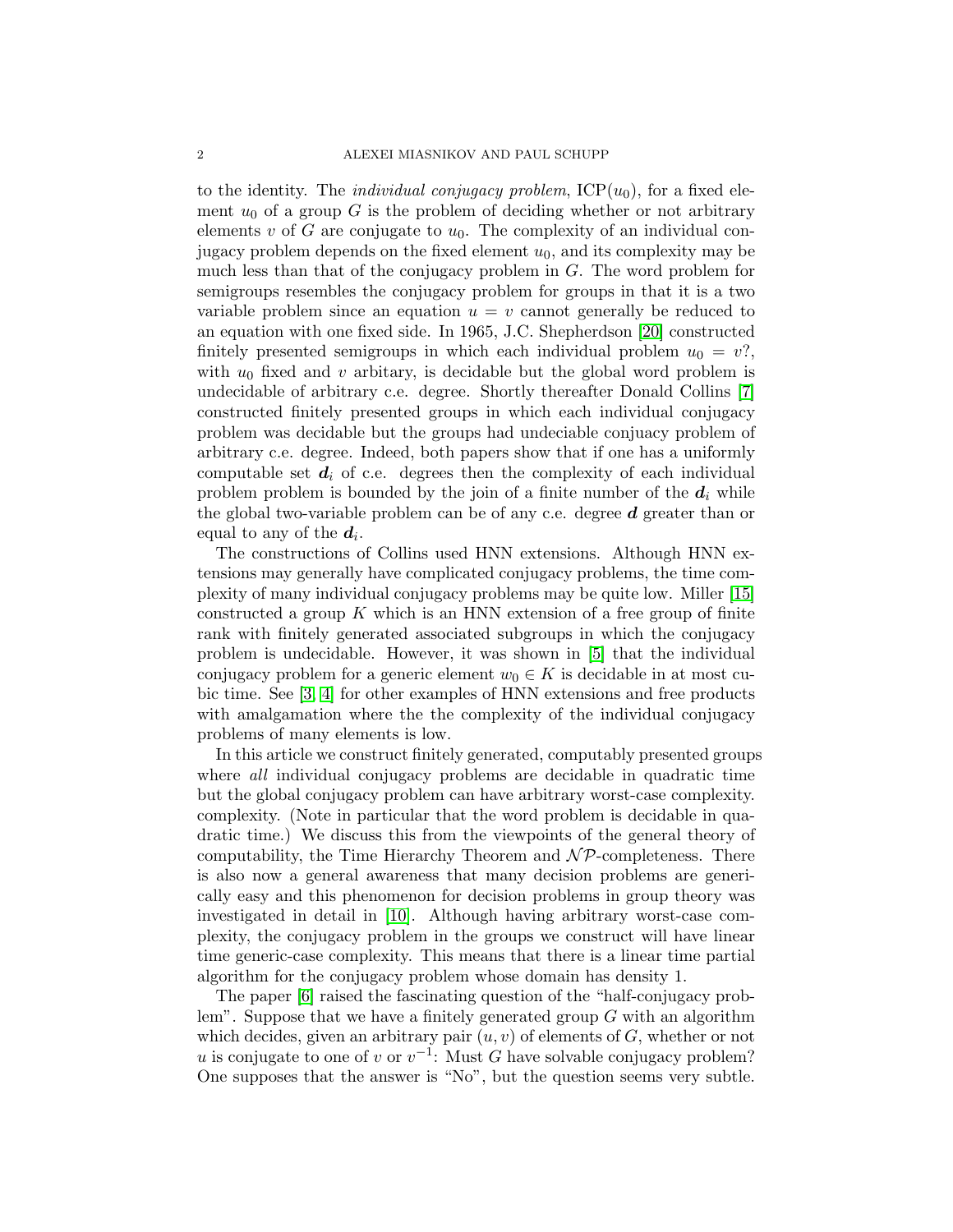We do not answer the basic question but we show that for every computable function  $f : \mathbb{N} \to \{0, 1\}$ , there is a group P with solvable conjugacy problem in which the half-conjugacy problem is decidable in quadratic time while the conjugacy problem has time complexity greater than  $f$ . The group  $P$ also satisfies the above constraints on individual conjugacy problems and generic-case complexity.

Finally, in the last section we discuss the extreme opposite situation where complexity is the worst possible. A finitely generated group  $G$  with a computably enumerable set of defining relators is algorithmically finite if every infinite computably enumerable subset has two distinct words which define elements equal in G. Miasnikov and Osin [\[16\]](#page-16-3) showed how to use the Golod-Shafarevich inequality to construct such groups. We say that a finitely generated group  $G$  has algorithmically finite conjugation if  $G$  has infinitely many conjugacy classes and every infinite computablely enumerable set of elements of G must contain two elements which are conjugate. We show that algorithmically finite groups have algorithmically finite conjugation.

We obtain very precise control over complexity by using non-metric small cancellation theory so we first review the condition which which use. This condition ensures that the structure of conjugacy diagrams in the groups we construct is very simple, thus proving the desired results. We note that our groups require using an infinite number of relators since any group with a finite presentation satisfying our condition has global conjugacy problem decidable in quadratic time. We then review each desired complexity condition and discuss the corresponding groups in separate sections. Howevery, there is really only one basic construction and the different cases require only small adjustments in the defining relators.

We thank the referee for very helpful suggestions.

### 2. Non-metic small cancellation theory

<span id="page-2-0"></span>We construct the desired groups using small cancellation theory. For this we need results developed in Chapter V of Lyndon and Schupp [\[13\]](#page-16-4) but we recall some essential definitions and details here.

**Definition 1.** Let  $F = \langle X \rangle$  be a finitely generated free group. A subset R of  $F$  is symmetrized if all elements of  $R$  are cyclically reduced and, for each  $r \in R$ , all cyclic permutations of both r and  $r^{-1}$  are also in R. We write  $r \equiv bc$  if b is an initial segment of r and c consists of the remaining letters of r, so be is reduced without cancellation. If  $r_1 \neq r_2$  are distinct elements of R with  $r_1 \equiv bc_1$  and  $r_2 \equiv bc_2$  where b is nonempty, then b is called a piece relative to R.

The basic non-metric small cancellation condition is

Condition  $C(p)$ : No element of R is a product of fewer than p pieces.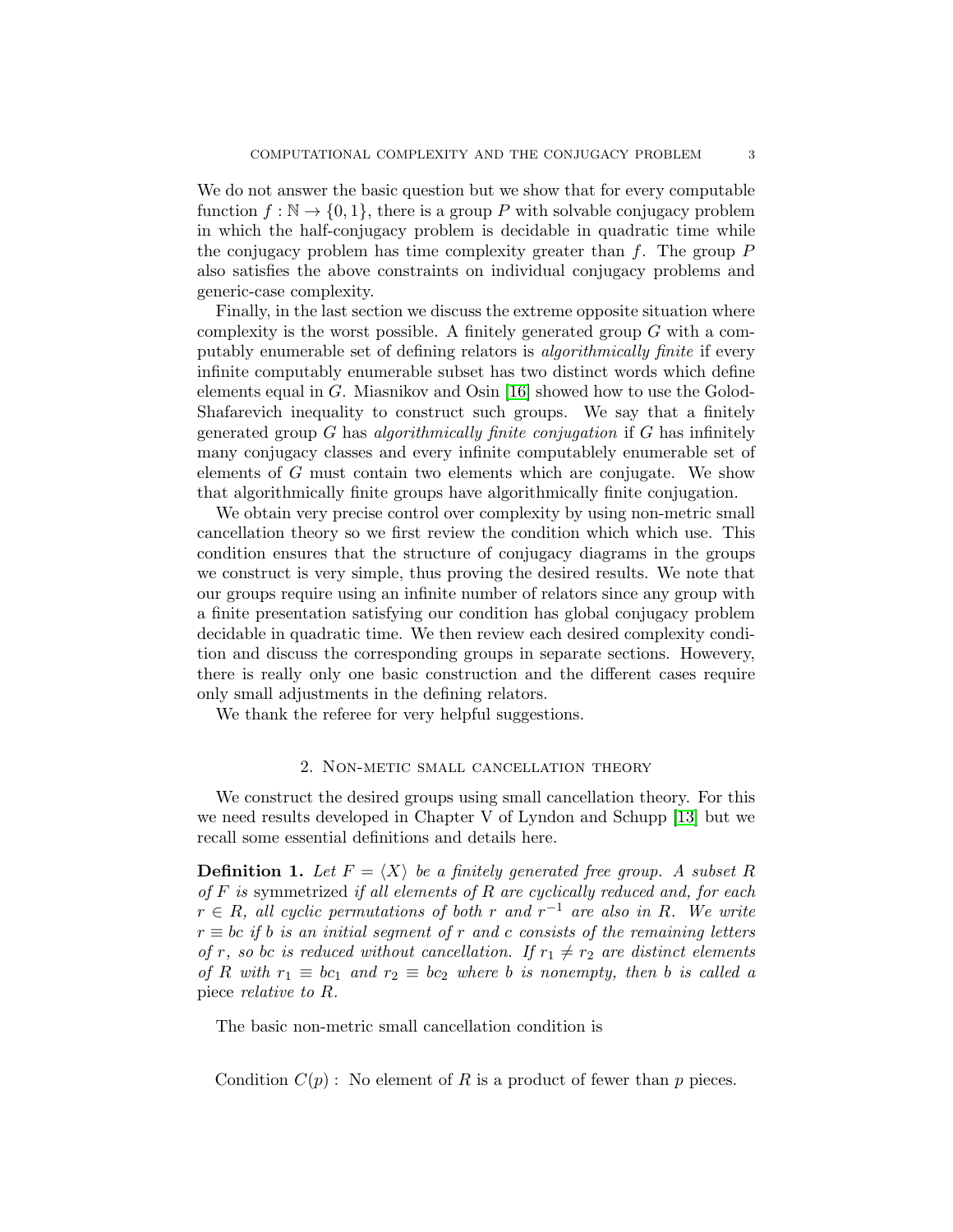The sets of defining relators which we construct will satisfy the condition  $C(20)$ . Even though we will not have a metric condition on the lengths of pieces, we need a good notion of reduction.

**Definition 2.** Fix a symmetrized subset R of the free group  $F = \langle X \rangle$ . We assume that all generators are pieces. If w is any cyclically reduced word, consider the factorization  $w \equiv b_1 b_2 \ldots b_l$  of w into maximal pieces. That is, each  $b_i$  is a piece and, if  $b_i$  is not a suffix of w then  $b_iy$  is not a piece where y is the letter following  $b_i$  in w. The integer l is the piece length of w with respect to R. We denote the piece length of w by  $||w||_R$ .

The following lemma is immediate.

**Lemma 2.1.** Let R be a symmetrized subset of F. If w is a cyclically reduced word and w' is a cyclic permutation of w then  $||w||_R$  and  $||w'||_R$ differ by at most 1.

We need a notion of reduction tailored to the sets of relators which we will use.

**Definition 2.2.** A word w contains an element of R with at most k pieces *missing* if  $w \equiv usv$  and there is an element  $r \in R$  with  $r \equiv st$  where  $||t||_R \le$ k. A word w is weakly cyclically R-reduced if w is cyclically reduced in the free group  $F, w$  does not begin and end with powers of the same generator unless  $w$  is simply a power of a generator, and no cyclic permutation of  $w$ contains a relator from  $R$  with at most  $7$  pieces missing.

The basic result of small cancellation theory is that if  $G = \langle X; R \rangle$  where R satisfies the condition  $C(p)$  with  $p \geq 6$  then every nontrivial word w which is equal to the identity in  $G$  contains a subword which is an element of  $R$ with at most 3 pieces missing. (If R satisfies the metric condition  $C'(\frac{1}{6})$  $(\frac{1}{6})$ , so that the length of any piece is less than  $\frac{1}{6}$  of the length of any element of R in which it occurs, we then have Dehn's Algorithm.)

# <span id="page-3-0"></span>3. Groups with global conjugacy problem of arbitrary c.e. **DEGREE**

A set A of positive integers is *computably enumerable*, written c.e., if there is a Turing machine M which enumerates all the elements of A. The basic relation between computably enumerable sets is that of Turing reducibility. A set A is Turing reducible to a set B, denoted  $A \leq_T B$ , if there is an oracle Turing machine  $M^B$  with an oracle for B which computes A. Two sets A and B are Turing equivalent if  $A \leq_T B$  and  $B \leq_T A$ . Turing equivalence is indeed an equivalence relation and equivalence classes are called Turing degrees. A Turing degree  $d$  is c.e. if it contains a c.e. set. (Not all sets in a nonzero c.e. degree are themselves c.e. since a set is always Turing equivalent to its complement.) The c.e. Turing degrees are partially ordered by Turing reducibility and it is an important fact that there infinitely many distinct c.e. Turing degrees.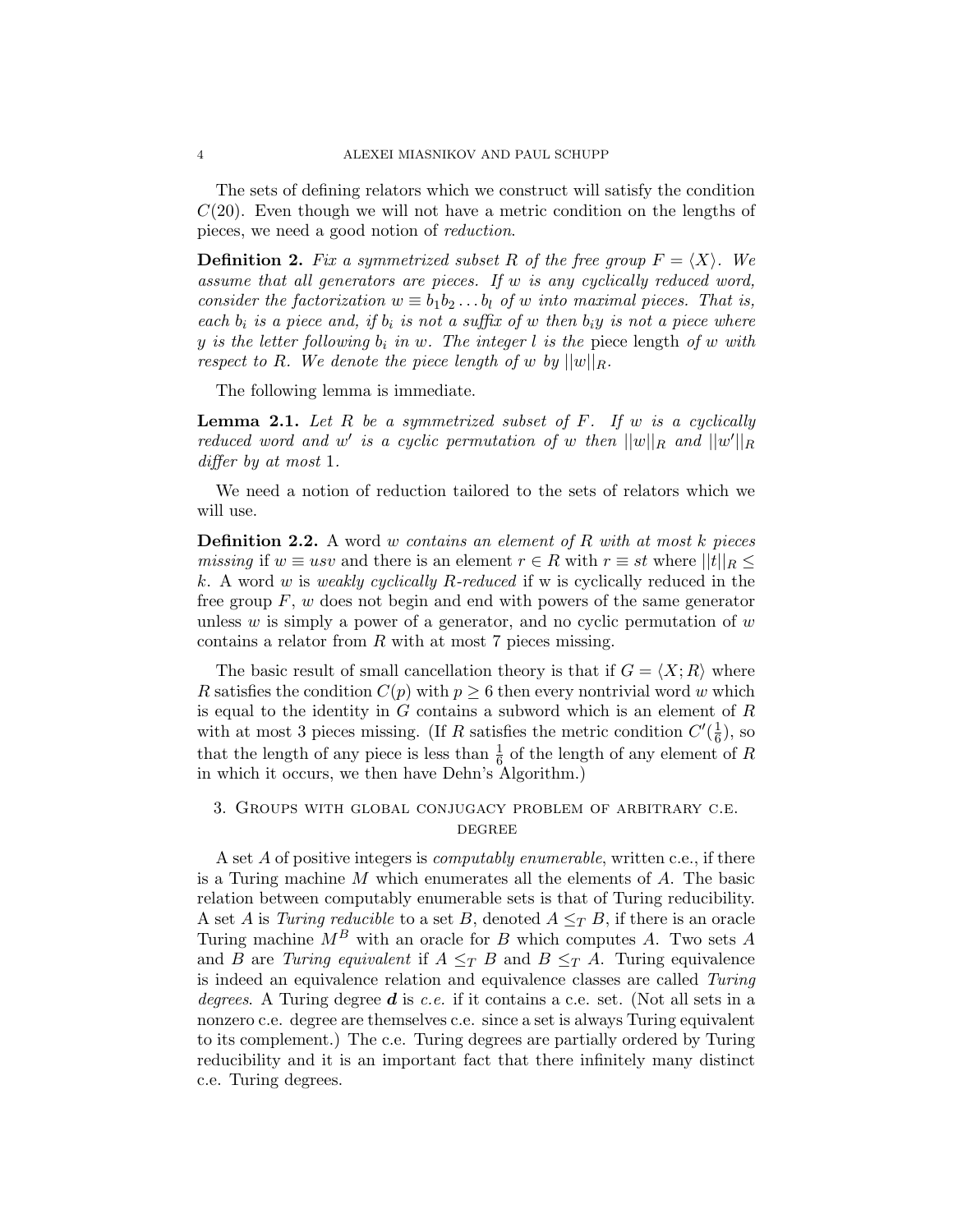Traditionally, a *recursive presentation* of a group is a group presentation  $\langle X; R \rangle$  where the set X of generators is finite and the set R of defining relators is computably enumerable. A computable presentation of a group is a group presentation  $\langle X; R \rangle$  where the set X of generators is finite and the set R of defining relators is computable. We use these terms as distinguishing two different classes of presentations. If a group G has a recursive presentation it also has a computable presentation, but this requires changing the presentation.

It was shown in the early 1970's that the word and conjugacy problems for recursively presented, indeed, finitely presented, groups mirror all possible relations of Turing reducibility between c.e. Turing degrees: The c.e. Turing degrees  $d_1$  and  $d_2$  satisfy  $d_1 \leq_T d_2$  if and only if there is a recursively presented ( finitely presented) group  $G$  with word problem of Turing degree  $d_1$  and conjugacy problem of Turing degree  $d_2$ . The result for recursive presentations is in Miller [\[14\]](#page-16-5) and the stronger version for finite presentations is due to Collins [\[8\]](#page-15-6).

We will show

<span id="page-4-0"></span>Theorem 3.1. For every c.e. Turing degree d there is computably presented group G such that for every fixed element  $u_0$  of G, the problem of deciding if an arbitrary element is conjugate to  $u_0$  is decidable in quadratic time but the conjugacy problem of G has degree d but linear time generic-case complexity.

Alexander Ol'shanskii and Mark Sapir [\[17\]](#page-16-6) proved the deep theorem that any finitely generated group with solvable conjugacy problem can be embedded in a finitely presented group with solvable conjugacy problem, establishing a direct conjugacy analog of the Higman Embedding Theorem. Such a result depends on Ol'shanskii and Sapir's development of the theory of Smachines. It seems plausible that a very detailed analysis of the definitions and lemmas in their monograph applied to our groups would yield finitely presented groups where the complexity of all the individual conjugacy problems is bounded by a fixed tower of exponentials while the global conjugacy problem is undecidable, but this would need to be carefully verified.

Since we want to discuss computational complexity, we need to be precise about how the lengths of inputs are measured. The standard length function for free groups is essentially a unary notation since it requires reduced words to be completely written out. Thus the length of  $a^i$  is i. We therefore use a unary notation for positive integers, representing  $n$  by a repetition of  $n$ identical symbols. It is a basic fact that if  $A$  is any infinite c.e. set, there is a computable bijection  $f : \mathbb{N}^+ \to A$ . Given an infinite c.e. set A not containing 0, fix such an  $f$  and let  $M$  be a Turing machine which, on input i written in unary, computes  $j = f(i)$  in unary. Let  $t_i$  be the number of steps used by M in computing  $f(i)$ . Let  $F = \langle a_1, \ldots, a_{20}, b_1, \ldots, b_{20}, c_1, c_2, c_3, d_1, d_2, d_3 \rangle$ . The defining relators for the group  $G$  for  $A$  will be the symmetrized closure R of the the set  $\{r_i : i \in \mathbb{N}^+\}$  of relators where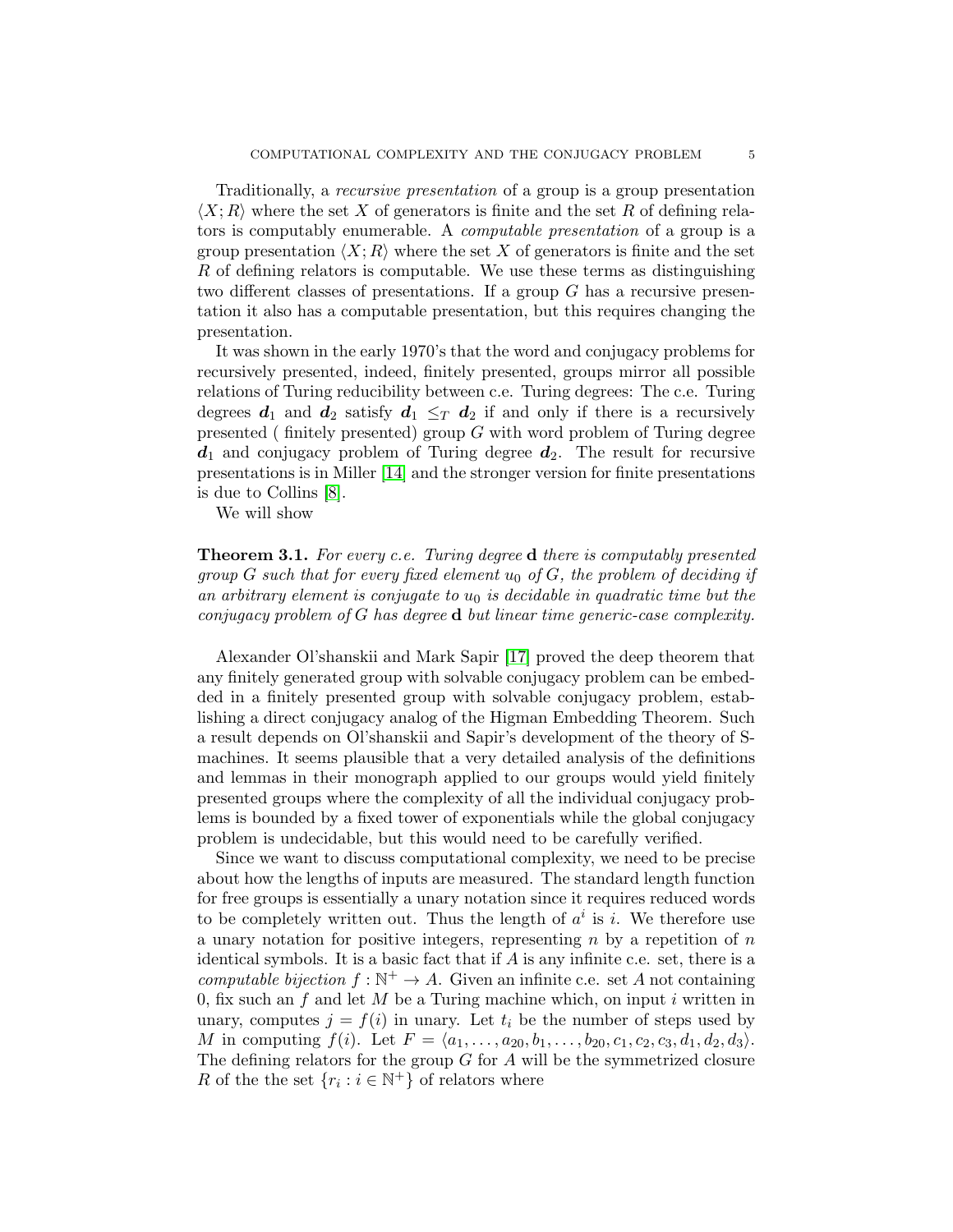$r_i = a_1{}^j \dots a_{20}{}^j c_1{}^i d_1{}^{t_i} c_2{}^i d_2{}^{t_i} c_3{}^i d_3{}^{t_i} b_{20}{}^{-j} \dots b_1{}^{-j} d_3{}^{-t_i} c_3{}^{-i} d_2{}^{-t_i} c_2{}^{-i} d_1{}^{-t_i} c_1{}^{-i}, j = f(i)$ 

Given the defining relators  $R$ , it will be immediate from small cancellation theory that

$$
a_1^j \dots a_{20}^j \sim b_1^j \dots b_{20}^j \iff j \in A.
$$

and thus the conjugacy problem in G has the same Turing degree as A. After discussing the geometry of conjugacy diagrams it will be clear that this is essentially the only difficult case, establishing the desired results.

We first verify that R satisfies the piece condition  $C(20)$ . The *conjugating* subwords of the relator  $r_i$  are the subword

$$
{c_1}^i{d_1}^{t_i}c_2{}^i{d_2}^{t_i}c_3{}^i{d_3}^{t_i}
$$

and its inverse. A conjugating part of a relator is of course a piece. Note that for any full power of a generator  $a_k$  or  $b_k$  or  $c_l$  occurring in an  $r_i$ , say  $a_k{}^j$ , that power flanked on both sides by occurrences of the neighboring generators, say  $a_{k-1}a_k^ja_{k+1}$ , is not a piece. Since the function f is one-to-one,  $a_k^j$ and  $c_l^i$  occur only in the relator  $r_i$  where  $f(i) = j$ . On the other hand, the subword consisting of two successive powers, say  $a_k^j a_{k+1}^j$ , is a piece because the set A is infinite and there are  $i' > i, j' > j$  with  $f(i') = j' \in A$ so  $a_k^{j'} a_{k+1}^{j'}$  occurs in the relator  $r_{i'}$ . Since the time  $t_i$  required to compute  $f(i)$  and the time  $t_{i'}$  required to compute  $f(i')$  may be the same for different values of  $i$  and  $i'$ , the three syllables at either end of the conjugating part, say  $c_3{}^i d_3{}^{t_i} b_{20}{}^{-j}$ , may occur in different relators.

The relators have been chosen so that the following lemma holds. Indeed, it will hold for the set of relators of all the groups which we construct.

<span id="page-5-0"></span>Lemma 3.2 (Reduction Lemma). There is an algorithm which, given an arbitrary word w, calculates a weakly cyclically R-reduced conjugate of w in quadratic time.

*Proof.* First, in linear time we calculate a cyclically reduced conjugate  $w'$ in the free group which does not begin and end with powers of the same generator, unless it is simply a power of a generator. In the latter case, it weakly cyclically R-reduced. The point of the form of the relators is that a relator with at most 7 pieces missing must contain a critical subword of either the form

$$
a_{20}{}^j c_1{}^i d_1{}^{t_i} c_2{}^i d_2{}^{t_i} c_3{}^i d_3{}^{t_i} b_{20}{}^{-j} \\
$$

or the form

$$
\qquad \qquad b_1{}^{-j}d_3{}^{-t_i}c_3{}^{-i}d_2{}^{-t_i}c_2{}^{-i}d_1{}^{-t_i}c_1{}^{-i}a_1{}^{j}
$$

or their inverses. This is because there are 9 pieces between the occurrences of critical subwords in the defining relators. On seeing such a subword in  $w'$ , run the Turing machine M which calculates f for  $t_i$  steps on input i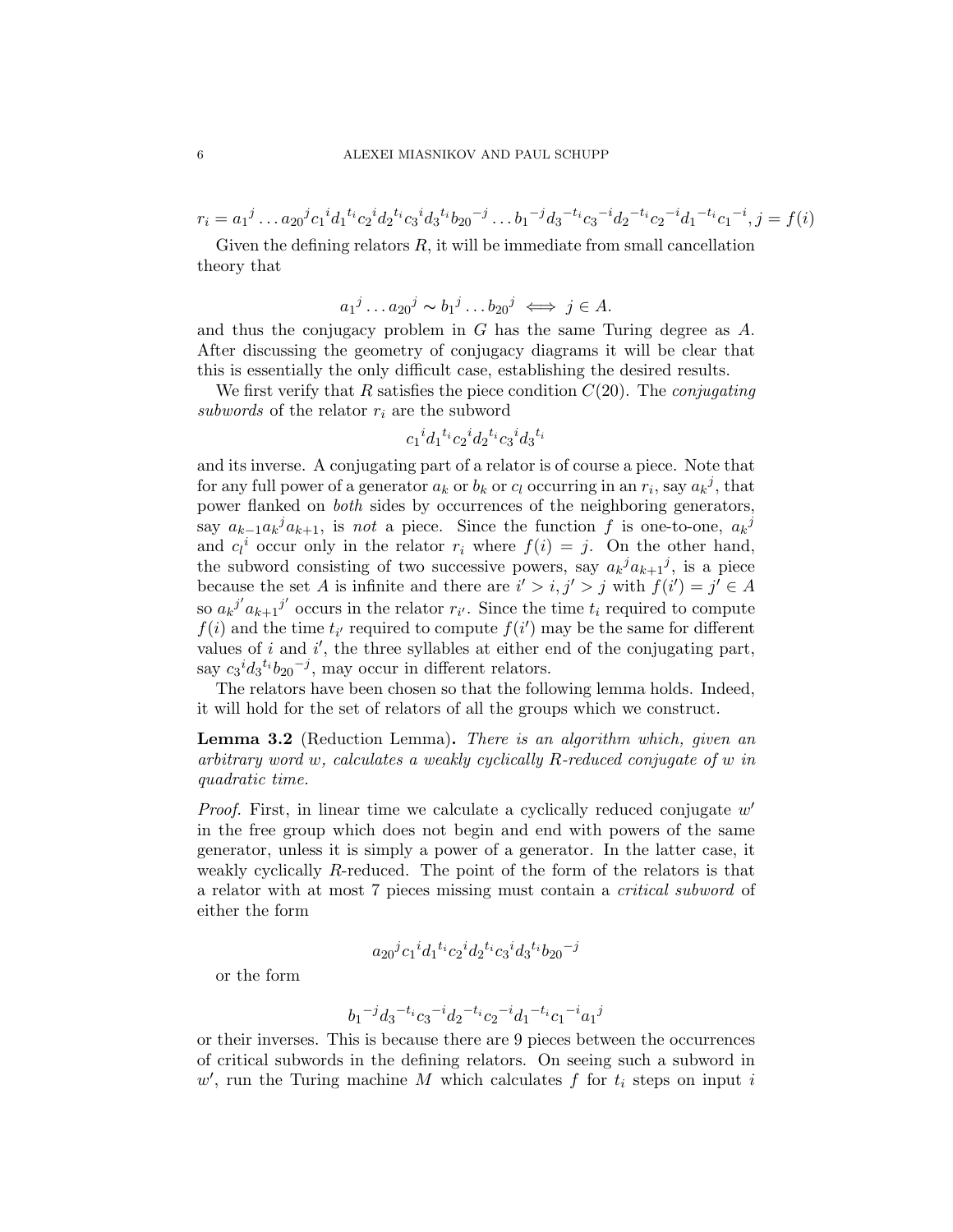and see if  $M$  calculates  $j$  in exactly that number of steps. If so, we indeed have part of a conjugate of the relator  $r_i$  or its inverse. Next, check that the part of  $w'$  containing the above subword has the correct form, that is, generators are in the correct order and have the appropriate powers  $j$  or  $-j$ . If we expand the occurrence to a subword s which is part of a relator  $r \equiv st$ and t is a product of at most 7 pieces, replace s by  $t^{-1}$  and freely cyclically reduce the resulting word to obtain  $w''$ . Note that the piece length of  $w''$  is at least 12 less than the piece length of  $w$ . Repeat until we do not find any critical subwords. The proof for the other sets of relators we construct will be the same.  $\square$ 

We review the idea of *generic-case complexity* from the paper [\[10\]](#page-16-2). Let Σ be a nonempty finite alphabet and let  $S \subseteq Σ^*$ . The *density of S* at *n*, written  $\rho_n(S)$ , is the number of words in S of length less than or equal to  $n$  divided by the number of all words of length less than or equal to  $n$ . If limit  $\rho(S) = \lim_{n \to \infty} \rho_n(S) = 1$  we say that S is generic in  $\Sigma^*$ . A particular decision problem D on words over  $\Sigma^*$  is said to generically computable in time  $T(n)$  if there is a partial algorithm  $\Phi$  for D which answers correctly on an input w in time  $T(|w|)$  or else does not give an answer and such that the domain of  $\Phi$  is generic in  $\Sigma^*$ .

We point out that while worst-case complexity of the word or conjugacy problems is independent of a given presentation for a finitely generated group, this is not the case for generic-case complexity. To show that a decision problem having a certain generic-case complexity is a property of the group G one needs to show that for every finitely generated presentation of G there is a partial algorithm working in the given time bound. For the groups which we construct, the conjugacy problem is generically linear time by Theorem C of [\[10\]](#page-16-2) since our groups have infinite abelianizations containing  $\mathbb{Z}^6$ . From the form of the relators, after abelianization the c and d generators disappear, so they generate a free abelian subgroup in the abelianization, and the abelianization is independent of presentation.

#### 4. The groups for the Time Hierarchy Theorem

<span id="page-6-0"></span>We now want to mirror the Time Hierarchy Theorem. We discuss a few details of the proof following the presentation in Arora and Barak [\[2\]](#page-15-7). They consider Turing machines with a special input tape, some number  $k \geq 1$  of work tapes and an output tape. Such a machine is completely determined by a complete listing of its transition function, which can easily be encoded by a string of 0's and 1's beginning with 1, and thus can be regarded as a binary number. Many strings are not valid codes of Turing machines. We then express strings coding Turing machines as unary numbers and  $M_x$ is the Turing machine coded by a unary  $x$ . Of course, there are infinitely many numbers coding machines with exactly the same behavior. (Just add an arbitrary number of non-reachable states.)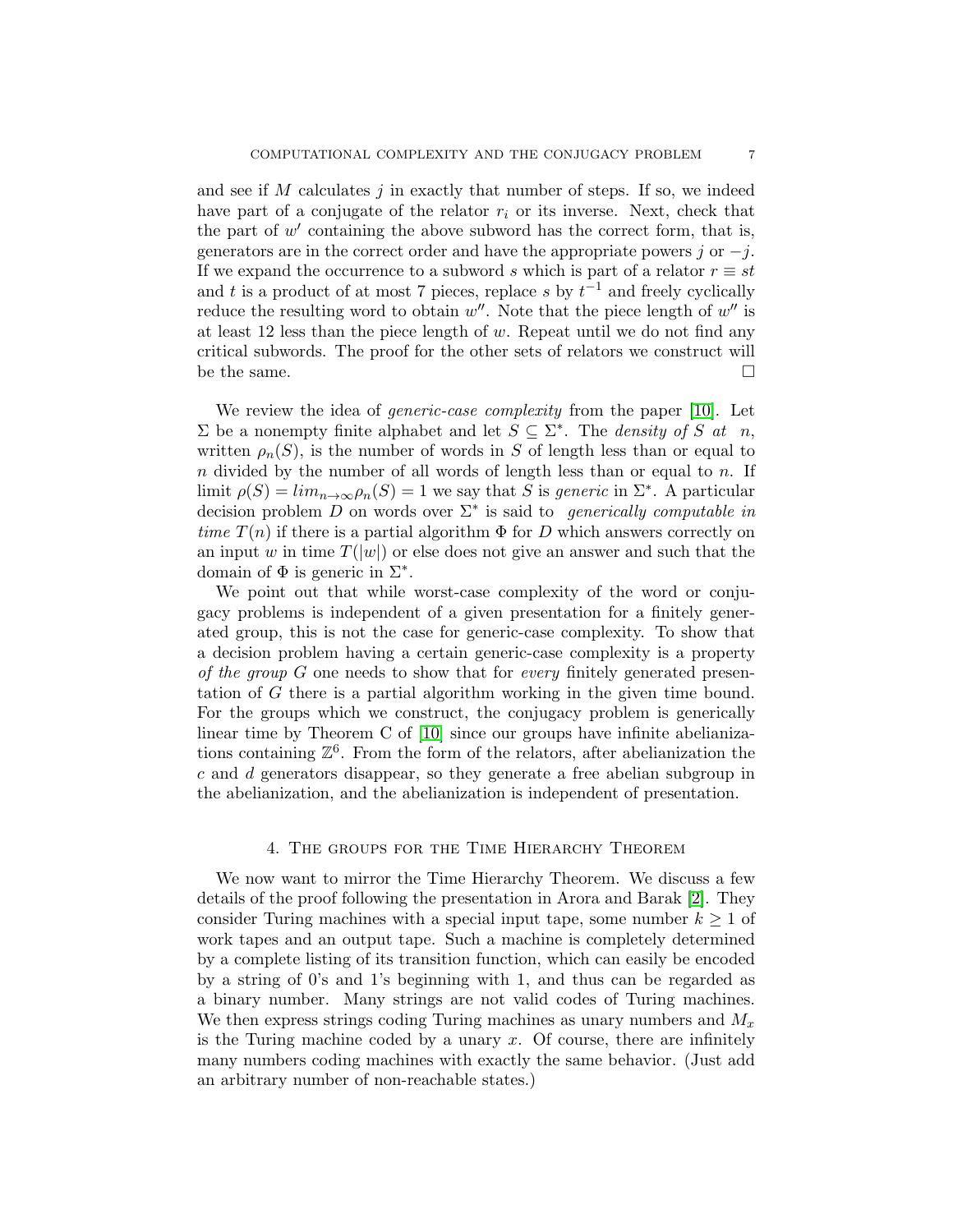If  $f(n) \geq n$  is a fully time constructable function then there is a language  $L_f \subseteq \{1\}^*$  with  $L \in TIME(f^2(n))$  but such that  $L_f \notin TIME(f(n))$ . It is a fact that there is a universal Turing machine  $\mathcal U$  which, on input  $x$ , simulates  $M_x$  on input x in time  $|x|log(|x|)$ . Now consider the Turing machine M which, on unary input  $x$ , halts and outputs 1 if  $x$  does not code a Turing machine and otherwise uses the universal machine  $\mathcal U$  to simulate  $M_x$  on input x for  $f(x)^{1.5}$  steps. If  $M_x$  halts and outputs 1 then  $\widehat{M}$  halts and outputs 0. Otherwise  $\widehat{M}$  halts and outputs 1. Let  $L_f$  be the set of unary inputs on which  $\widehat{M}$  halts and outputs 1. Then  $L_f \subseteq \text{DTIME}(f^2(n))$  but  $L_f \nsubseteq \text{DTIME}(f^2(n))$ DTIME $(f(n))$ . If  $L_f$  were in DTIME $(f(n))$ , there would a Turing machine M which obtains the same output as  $\widehat{M}$  in time  $f(|n|)$ . For any constant c, there is an  $n_0$  such that  $n^2 > cnlog(n)$  for all  $n > n_0$ . Since there are infinitely many Turing machines with the same behavior as  $M$ , let  $x$  be the code of such a machine with  $x > n_0$ . Then  $M_x$  would obtain the same result as  $\widehat{M}$  on input x in time  $f(|x|)$ , a contradiction.

We again use the free group  $F = \langle a_1, \ldots, a_{20}, b_1, \ldots, b_{20}, c_1, c_2, c_3, d_1, d_2, d_3 \rangle$ . Now let  $t_i$  be the time used by M in deciding if  $i \in L_f$ . We will use almost the same set of relators as before. The defining relators for the group  $H$  for f will be the symmetrized closure R of the following set  $\{r_j : j \in L_f\}$  of relators where we now have

$$
r_j = a_1{}^j \dots a_{20}{}^j c_1{}^j d_1{}^{t_j} c_2{}^j d_2{}^{t_j} c_3{}^j d_3{}^{t_j} b_{20}{}^{-j} \dots b_1{}^{-j} d_3{}^{-t_j} c_3{}^{-j} d_2{}^{-t_j} c_2{}^{-j} d_1{}^{-t_j} c_1{}^{-j}, j \in L_f
$$

The same considerations as before shows that this  $R$  satisfies the piece condition  $C(20)$  and that there is a quadratic time algorithm which, given  $w$ , calculates a weakly cyclically reduced conjugate of  $w$ . Given the defining relators R, it will again be immediate from small cancellation theory that

$$
a_1^j \dots a_{20}^j \sim b_1^j \dots b_{20}^j \iff j \in L_f.
$$

and that the conjugacy problem for  $H$  is not in  $DTIME(f(n)$  but is in  $DTIME(f^2(n).$ 

We have

**Theorem 4.1.** For every fully time constructable function f with  $f(n) \geq n^2$ , there is a computably presented group H such that for every fixed element  $u_0$  of H, the problem of deciding if an arbitrary element is conjugate to  $u_0$ is decidable in quadratic time while the conjugacy problem of H is decidable in time  $f^2(n)$  but is not decidable in time  $f(n)$ . The conjugacy problem of H has linear time generic-case complexity.

## 5. The half-conjugacy problem

<span id="page-7-0"></span>Our result on the half-conjugacy problem is the following.

**Theorem 5.1.** For every computable function  $f : \mathbb{N} \to \{0,1\}$  there is a computably presented group P with solvable conjugacy problem for which the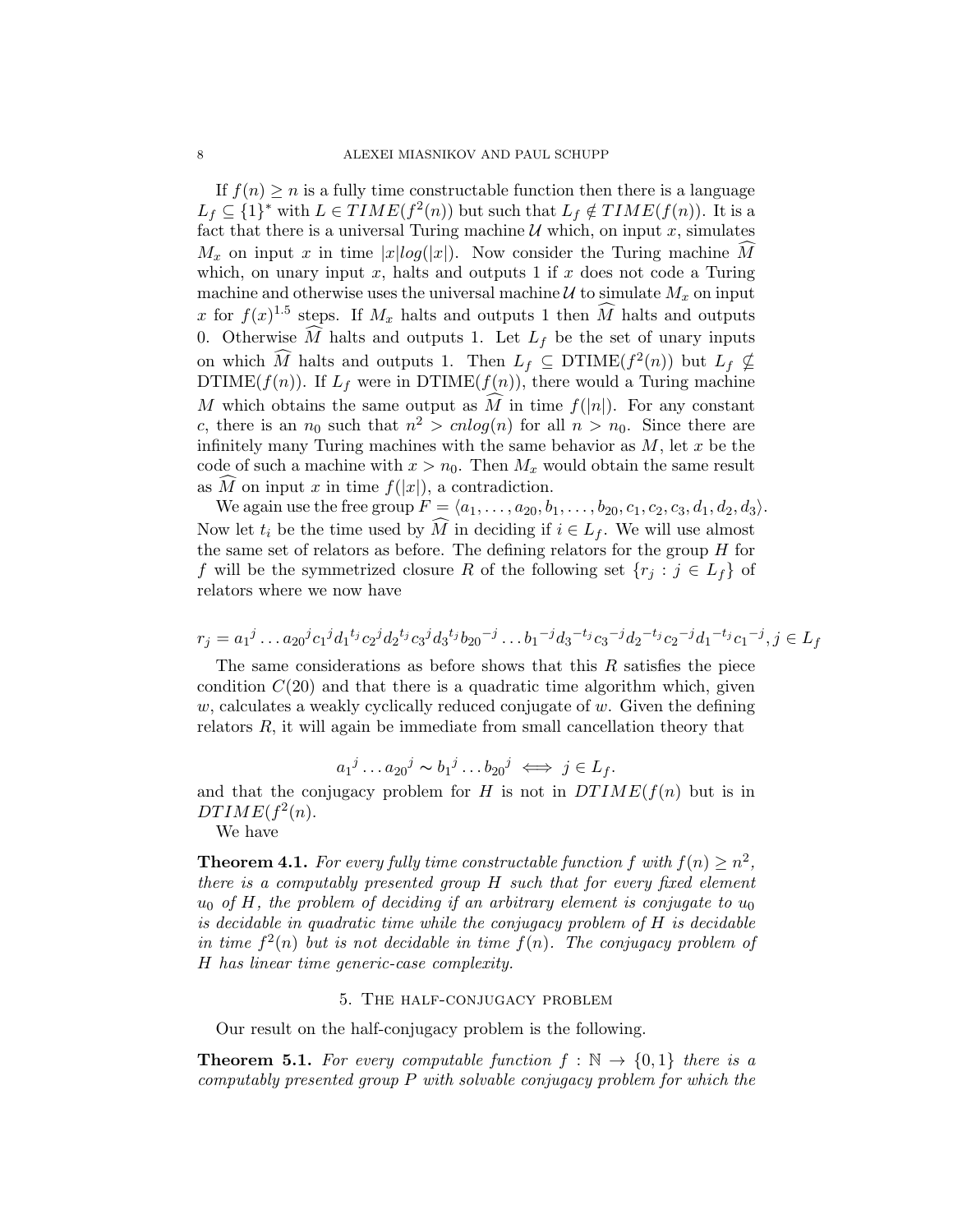half-conjugacy problem is solvable in quadratic time but the time complexity function of the conjugacy problem satisfies  $T(n) > f(n)$  for all  $n \geq 1$ . The group P retains the property that all individual conjugacy problems are decidable in quadratic time and the conjugacy problem has linear time genericcase complexity.

For the half-conjugacy problem, now let  $f$  be any computable function  $f$ :  $\mathbb{N}^+ \to \{0, 1\}$ . One can construct a Turing machine  $\widehat{M}$  which, on unary input  $i$ , halts and outputs 1 if  $i$  does not code a Turing machine and otherwise uses the universal machine  $U$  to simulate  $M_i$  on input i for  $f(40i)$  steps. If  $M_i$  halts and outputs 1 then  $\widehat{M}$  halts and outputs 0. Otherwise  $\widehat{M}$  halts and outputs 1. The machine  $\widehat{M}$  computes a total function g. Let  $t_i$  be the time used by  $\widehat{M}$  in computing  $g(i)$ . Let  $L_g$  be the set of unary inputs on which outputs 1. Since we have diagonalized over  $f, L_g$  is computable in time g but not in time  $f$ .

Again let  $F = \langle a_1, \ldots, a_{20}, b_1, \ldots, b_{20}, c_1, c_2, c_3, d_1, d_2, d_3 \rangle$ . The set R of defining relators will be  $\{r_i : i \geq 1\}$  where for  $i \in L_g$ ,

$$
r_i = a_1^i \dots a_{20}^i c_1^i d_1^{t_i} c_2^i d_2^{t_i} c_3^i d_3^{t_i} b_{20}^{-i} \dots b_1^{-i} d_3^{-t_i} c_3^{-i} d_2^{-t_i} c_2^{-i} d_1^{-t_i} c_1^{-i},
$$
while for  $i \notin L_g$ ,

$$
r_i = a_1^i \dots a_{20}^i c_1^i d_1^t i_{c_2}^i d_2^t i_{c_3}^i d_3^t i_{b_1}^i \dots b_{20}^i d_3^{-t_i} c_3^{-i} d_2^{-t_i} c_2^{-i} d_1^{-t_i} c_1^{-i}.
$$

The set R again satisfies the piece condition  $C(20)$ . Note that the relators show that for all  $i \geq 1$  the element  ${a_1}^i \ldots {a_{20}}^i$  is conjugate to either  ${b_1}^i \ldots {b_{20}}^i$ or to its inverse, but which possibility holds depends on whether or not  $i \in L_q$ . Furthermore, any algorithm for the conjugacy problem decides membership in  $L_g$  and so takes as much time as g.

# 6. The geometry of conjugacy diagrams

<span id="page-8-0"></span>Although various results of small cancellation theory are often stated for a metric small cancellation condition, results about the geometry of the relevant diagrams depend only on the appropriate piece condition. We have seen that given an arbitrary element  $w$  we can effectively find a weakly cyclically R-reduced conjugate  $u$  of  $w$  in quadratic time. What we now need is that given two weakly cyclically R-reduced words  $u$  and  $v$  which are not equal to the identity in  $G$  and which are conjugate in  $G$ , the conjugacy diagram  $\Delta$  for u and v satisfies the conclusion of Theorem 5.5 of Chapter V of Lyndon-Schupp. ([\[13\]](#page-16-4), page 257.)

Theorem 6.1. Fix any group G among the groups we have constructed. Let u and v be two nontrivial weakly cyclically R-reduced words which are conjugate in G and let  $\Delta$  be a reduced conjugacy diagram for u and v with outer boundary  $\sigma$  and inner boundary  $\tau$ . Then every region of  $\Delta$  has edges on both  $\sigma$  and  $\tau$ , has at most two interior edges and has no interior vertices.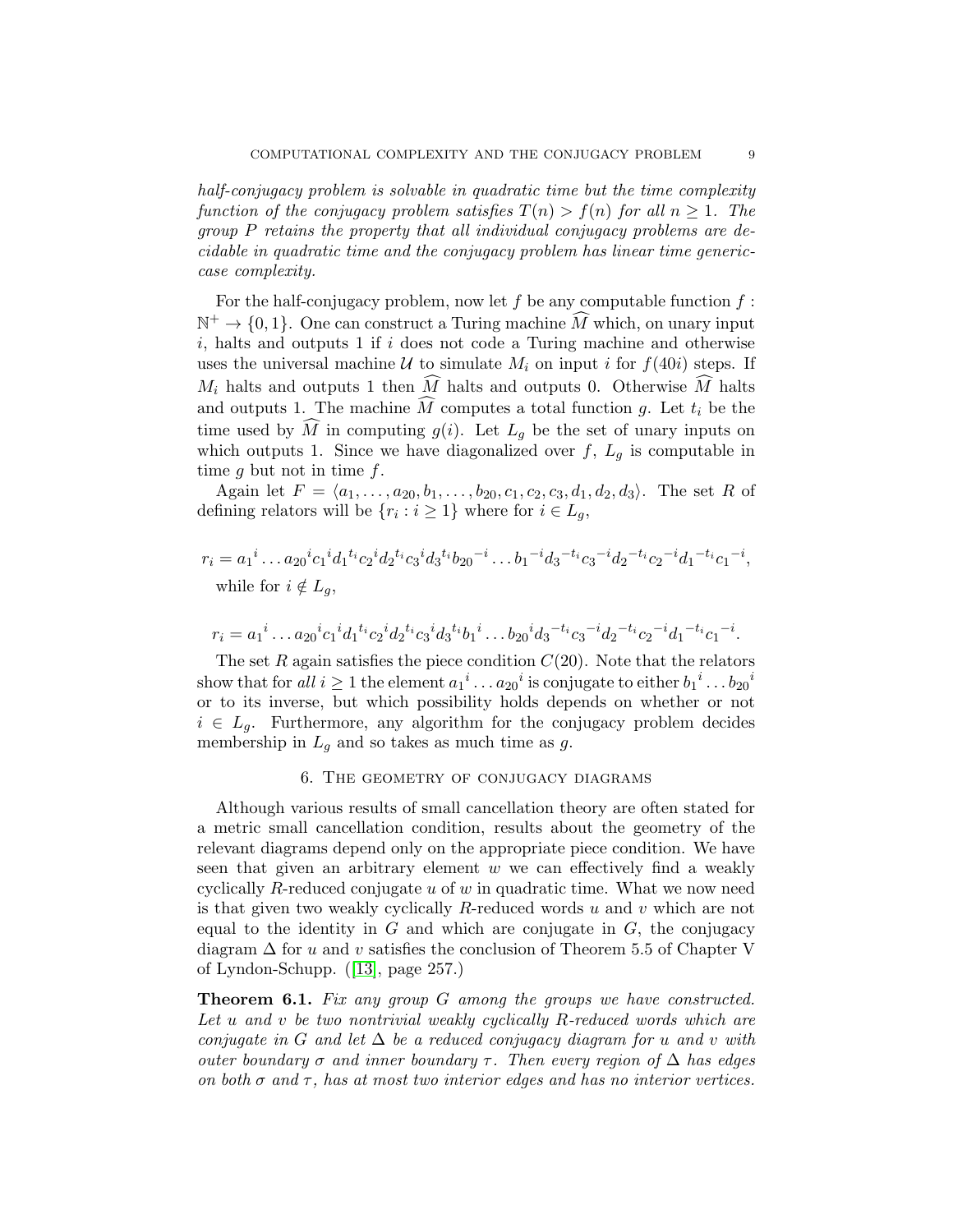

FIGURE 1. Possible conjugacy diagrams

In short, the theorem says that  $\Delta$  "looks like" one of the diagrams in Figure 1. The essential difference between the two pictures is whether or not the inner and outer boundaries have any vertices in common.

That u and v are weakly cyclically R-reduced means that no cyclic permutation of either contains an element of  $R$  with at most  $7$  pieces missing. Since R satisfies the condition  $C(20)$ , this means that any region D which intersected only  $\sigma$  or  $\tau$  and such that the intersection is a consecutive part of the boundary would have interior degree at least 12, which will be impossible by the counting formulas. These formulas depend only on the piece condition and thus the conclusion of Theorem 5.5 follows just as in the metric case.

We give the detailed argument for the groups  $G$  with conjugacy problem of desired c.e. degree. Given an arbitrary nonidentity element  $u_0$  of  $G$ , fix a weakly cyclically reduced conjugate u of  $u_0$ . For powers  $a_k{}^l$  or  $b_p{}^q$  which occur in  $u$ , we need to know if  $k$  or  $q$  are in  $A$  and, if so, what arguments of the function  $f$  give those values. We claim that this finite amount of information suffices to decide conjugacy to  $u$  and thus conjugacy to  $u_0$ .

Given an element  $v'$ , we can calculate a weakly cyclically  $R$ -reduced conjugate  $v$  of  $v'$  in quadratic time by the Reduction Lemma, Lemma [3.2.](#page-5-0) If  $v \sim u$  in the free group F, they are conjugate in G. If not, but  $v \sim u$  in G, there is a minimal conjugacy diagram  $\Delta$  for u and v containing at least one region. Let  $\sigma$ , labelled by u, be the outer boundary of  $\Delta$ , and let  $\tau$ , labelled by v, be the inner boundary of  $\Delta$ . The structure theorem shows that, since the piece length of the intersection of the boundary of any region D with either the outer or inner boundary of  $\Delta$  is a most 12, the intersection of the boundary of D with both  $\sigma$  and  $\tau$  must contain several occurrences of generators to the same power  $j$ . Since we are just considering conjugacy to u, the free group length  $C = |u|$  of u is a constant in this algorithm.

In a conjugacy diagram  $\Delta$  for u and v, say that an edge  $e \in \sigma$  and an edge  $f \in \tau$  are "opposite each other" if one of the following conditions holds:

- (1) the two edges are on both boundaries and coincide;
- (2) the edges form the beginning of an island in that the edge preceding them is on both boundaries and  $f^{-1}e$  are successive edges on the boundary of a region of  $\Delta$ ;
- (3)  $f^{-1}he$  is a successive part of the boundary of a region D and h is the label on an interior edge separating D from another region.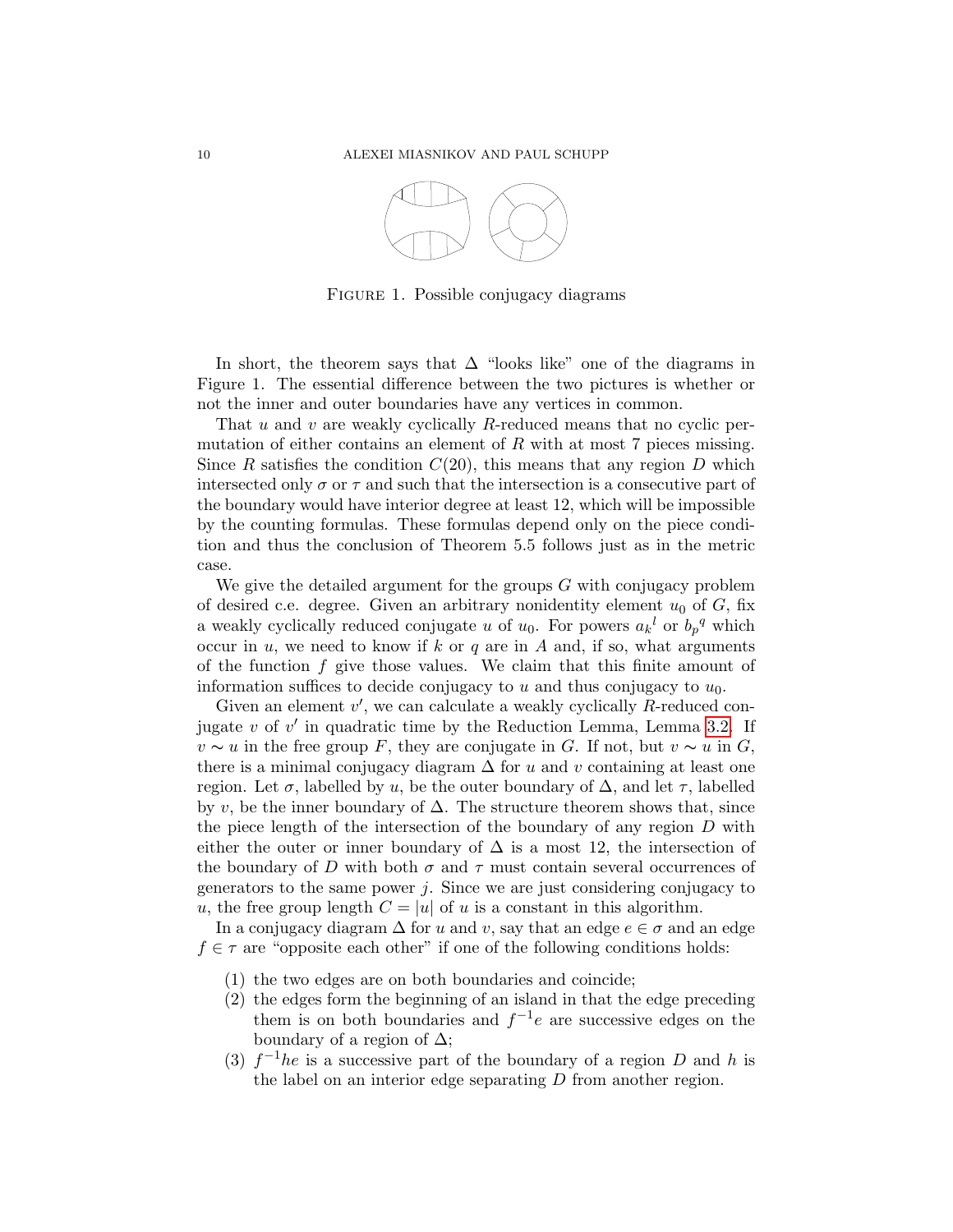The main point is that if we choose a letter  $y$  in u and a letter  $z$  in  $v$  and suppose that they are the labels on edges which are opposite each other in  $\Delta$ , then is *only one way* to fill in the rest of the conjugacy diagram and we can calculate whether or not a valid conjugacy diagram with this initial condition exists in linear time. If we succeed in constructing a valid conjugacy diagram for one of the  $3C|v|$  possible initial conditions, then u and  $v$  are conjugate, and if we cannot construct a conjugacy diagram then they are not conjugate.

It is also clear from the structure of conjugacy diagrams that

$$
a_1{}^j \dots a_{20}{}^j \sim b_1{}^j \dots b_{20}{}^j \iff j \in A.
$$

so a solution to the conjugacy problem for G decides membership in A. On the other hand, given an oracle for the set A we can calculate weakly cyclically R-reduced conjugates for any pair of elements and then apply the method above to decide conjugacy and the conjugacy problem for  $G$  is Turing equivalent to deciding membership in A.

For the groups H for the Time Hierarchy Theorem it is clear that

$$
a_1{}^i \dots a_{20}{}^i \sim b_1{}^i \dots b_{20}{}^i \iff i \in L_f
$$

so the conjugacy problem cannot be calculated in time f.

The conjugating part of the defining relators has been chosen so that the only way that  $a_{20}c_1{}^i d_1$  or  $d_1c_2{}^i d_2$  or  $d_2c_2{}^i d_3$  or their inverses can be subwords of the label on an interior edge in a reduced diagram is if they are matched against the corresponding generators of the other conjugating part of the same relator. And since the boundary labels of a conjugacy diagram are freely reduced, the entire conjugating parts must then be exactly matched and appear as the label on the interior edge. If all interior edges are so labelled, the diagram shows that a power of some  $a_1^i \dots a_{20}^i$  is conjugacy to the same power of  $b_1^i \dots b_{20}^i$ .

If it is the case that for some region of the conjugacy diagram a conjugating part of the relator is not completely matched against its inverse, then some  $c_l^i d_l^{t_i}$  occurs on one of the boundaries and the padding allows us to calculate in linear time if this is indeed a correct part of a relator. In this case we can again see if one can construct a valid conjugacy diagram in quadratic time. So the algorithm in time  $f^2(n)$  for membership in  $L_f$  solves the conjugacy problem for H.

The remarks for the groups  $H$  apply exactly to the groups  $P$  for the halfconjugacy problem. The only hard case is when a power of  $a_1^i \dots a_{20}^i$  is conjugate to the corresponding power of  $b_1^i \dots b_{20}^i$  or to its inverse. The relators force one of the two possibilities to hold but deciding which one requires deciding membership in  $L_q$ . So the conjugacy problem for these groups is solvable in time  $q$  but not in time  $f$ .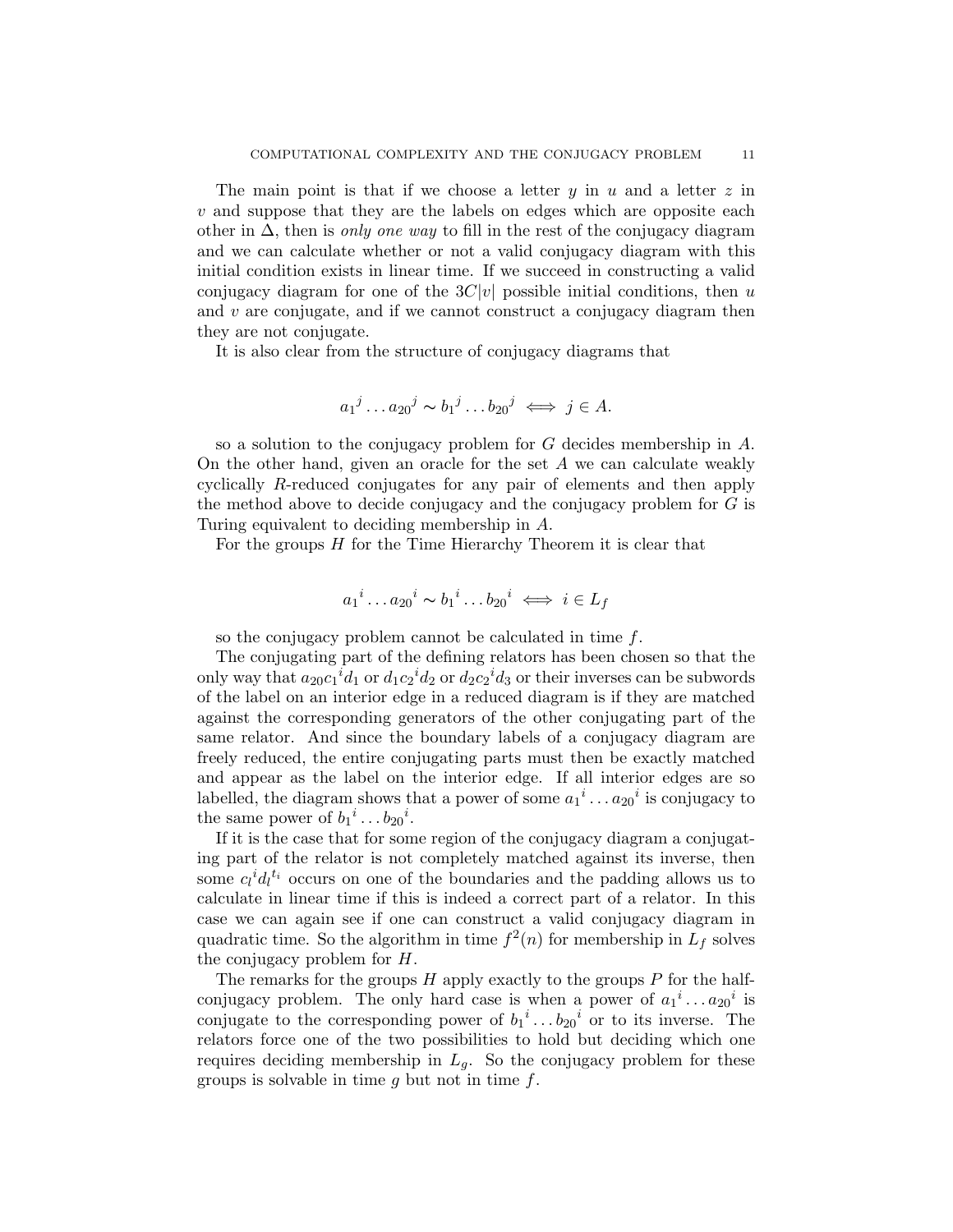## 7. A GROUP WITH  $N$ P-COMPLETE CONJUGACY PROBLEM

<span id="page-11-0"></span>We now want to construct a computably presented group G with  $\mathcal{NP}$ complete conjugacy problem while keeping the constraint that all individual conjugacy problems are decidable in quadratic time and that the conjugacy problem for the given presentation is strongly generically quadratic time. The previous results on imitating the Time-Hierarchy Theorem and the half-conjugacy problem depended on using the free group unary notation since this notation gives enough padding in the conjugating parts of the relators to check the correctness of relators. Of course, elements of a free group also have a unique normal form with exponents, where we write powers of generators as the name of the generator with a decimal exponent. A syllable is such a power of a generator and we require that adjacent syllables are powers of distinct generators. For example, one element of the free group  $\langle a, b, c \rangle$  is  $w = a^{25}b^{-17}a^{-33}c^3$ . The length of a normal form with exponents is the total number of symbols in the normal form. Thus  $|w| = 13$  for the example just given. Basic decision problems in free groups mainly retain their polynomial-time decidability in this notation. For example, Gurevich and Schupp [\[9\]](#page-15-8) show that the uniform membership problem for finitely generated subgroups of a free group remains in polynomial time when elements are written in exponent normal form. We need to use exponent normal form in order to have a coding of the satisfiability problem for Boolean expressions where the coded length is proportional to the length of the standard coding of such expressions.

The problem  $3-SAT$  is the satisfiability problem for Boolean expressions which are conjunctions of clauses, each of which contains exactly three literals. A literal is the symbol  $x$  with positive decimal subscript, representing a variable, or its negation. For example, the expression

$$
(x_1 \vee x_3 \vee \neg x_7) \wedge (\neg x_4 \vee x_7 \vee x_{11}) \wedge (x_1 \vee x_7 \vee \neg x_9) \wedge (\neg x_3 \vee x_4 \vee x_9)
$$

is an instance of 3-SAT. A basic result of complexity theory is that 3-SAT is  $N\mathcal{P}$ -complete. Variables may be repeated in a clause but we assume that a clause does not both a variable and its negation.

We will represent the clause  $(x_i \vee x_j \vee x_k)$  as  $a^i b^j c^k$  with the exponent negative if the variable is negated. We represent a conjunction of clauses by the concatenation of the representatives of the clauses. Thus we represent the example of 3-SAT given above by

$$
a^1b^3c^{-7}a^{-4}b^7c^{11}a^1b^7c^{-9}a^{-3}b^4c^9\\
$$

So the length of our basic coding is even shorter than the standard coding of instances of 3-SAT.

In order to represent 3-SAT we need to code all its instances. To do this we put a "short-lex" well-ordering on  $\mathbb{Z}^3$  as follows. The *index* of a triple  $(z_1, z_2, z_3)$  is  $|z_1| + |z_2| + |z_3|$ , the sum of the absolute values of the  $z_i$ . We order triples first by index, and within the same index lexicographically but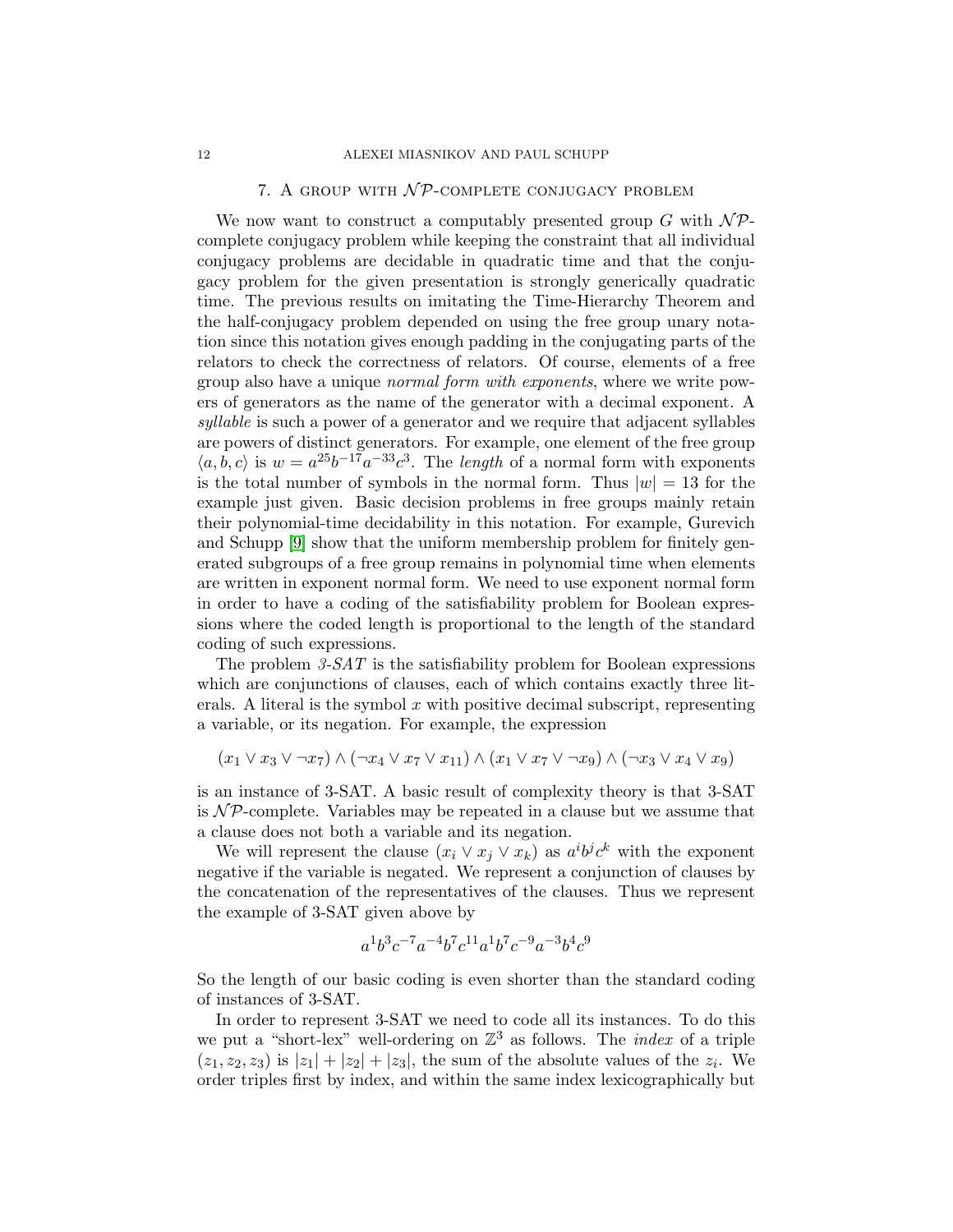with positive values preceding negative ones. Note that we consider only triples which do not contain 0 since subscripts of variables are positive.

We define an enumeration  $\mathcal{E} = \{\eta_i\}$  of all instances of 3-SAT as follows. We enumerate all pairs  $(m, n)$  of positive integers in the usual way. When a pair  $(m, n)$  is enumerated, we then enumerate all instances of 3-SAT where there are at most  $m$  clauses and the maximum index of any clause is at most n and the instance has not previously been enumerated. The clauses in an instance are concatenated in the short-lex order defined above and we order instances lexicograpically.

A language  $L \in \mathcal{NP}$  is characterized by the fact that for every instance which is in  $L$ , there is a short *certificate*, given which one can verify in polynomial time that the instance is indeed in L. For 3-SAT this certificate is an assignment of truth values showing that the instance is actually satisfiable. For an instance of 3-SAT which is satisfiable we choose the the first satisfying assignment in the usual truth-table order.

We code this satisfying assignment using generators  $x, y, z$  in the following way. For our running example given above, the first line of the truth-table assigning all variables the value false satisfies the instance. So we code this assignment as

$$
x^{-1}y^{-3}z^{-7}x^{-4}y^{-7}z^{-11}x^{-1}y^{-7}z^{-9}x^{-3}y^{-4}z^{-9}
$$

The absolute values of the exponents again represent the variables and the sign of the exponent is negative if the variable is assigned the value false and positive if the variable is assigned the value.

The defining relators we use will be words in exponential normal form in the free group  $F$  on generators

# $a_1, b_1, c_1, \ldots, a_{20}, b_{20}, c_{20}, d_1, e_1, f_1, \ldots, d_{20}, e_{20}, f_{20}, u_1, v_1, w_1, \ldots, u_3, v_3, w_3, x_1, y_1, z_1, x_2, y_2, z_2$

If  $\eta_j$  is a satisfiable instance in the enumeration  $\mathcal E$  defined above, let  $\alpha_{\eta_j,l}$ denote the coding of this instance on the generators  $a_l, b_l, c_l$  for  $1 \leq l \leq 20$ and let  $\beta_{\eta_j,l}$  denote the coding of this instance on the generators  $d_l, e_l, f_j$  for  $1 \leq l \leq 21$ . Let  $\gamma_{\eta_i,l}$  represent the coding of this instance on the generators  $u_l, v_l, w_l$  for  $1 \leq l \leq 3$ . Finally, let  $\delta_{\eta_j, l}$  represent the coding of the satisfying truth assignment for this instance on the generators  $x_l, y_l, z_l, l = 1, 2$ .

The basic defining relators for our group G is the set  $R = \{r_{\eta_j}\}\$  where  $r_{\eta_j}$ is

$$
\alpha_{\eta_j,1}...\alpha_{\eta_j,20}(\gamma_{\eta_j,1}\delta_{\eta_j,1}\gamma_{\eta_j,2}\delta_{\eta_j,2}\gamma_{\eta_j,3})\beta_{\eta_j,20}{}^{-1}...\beta_{\eta_j,1}{}^{-1}(\gamma_{\eta_j,3}{}^{-1}\delta_{\eta_j,2}{}^{-1}\gamma_{\eta_j,2}{}^{-1}\delta_{\eta_j,2}{}^{-1}\gamma_{\eta_j,1}{}^{-1})
$$

and where  $\eta_i$  ranges over all *satisfiable* instances in the enumeration  $\mathcal{E}$ . Note that although the Greek letters now represent long words on the given generators, taking them to correspond to the Roman letters of the previous groups shows that the general form of the defining relators is essentially the same as before.

We now need to use small cancellation theory over free products, which is essentially like small cancellation theory over free groups. For technical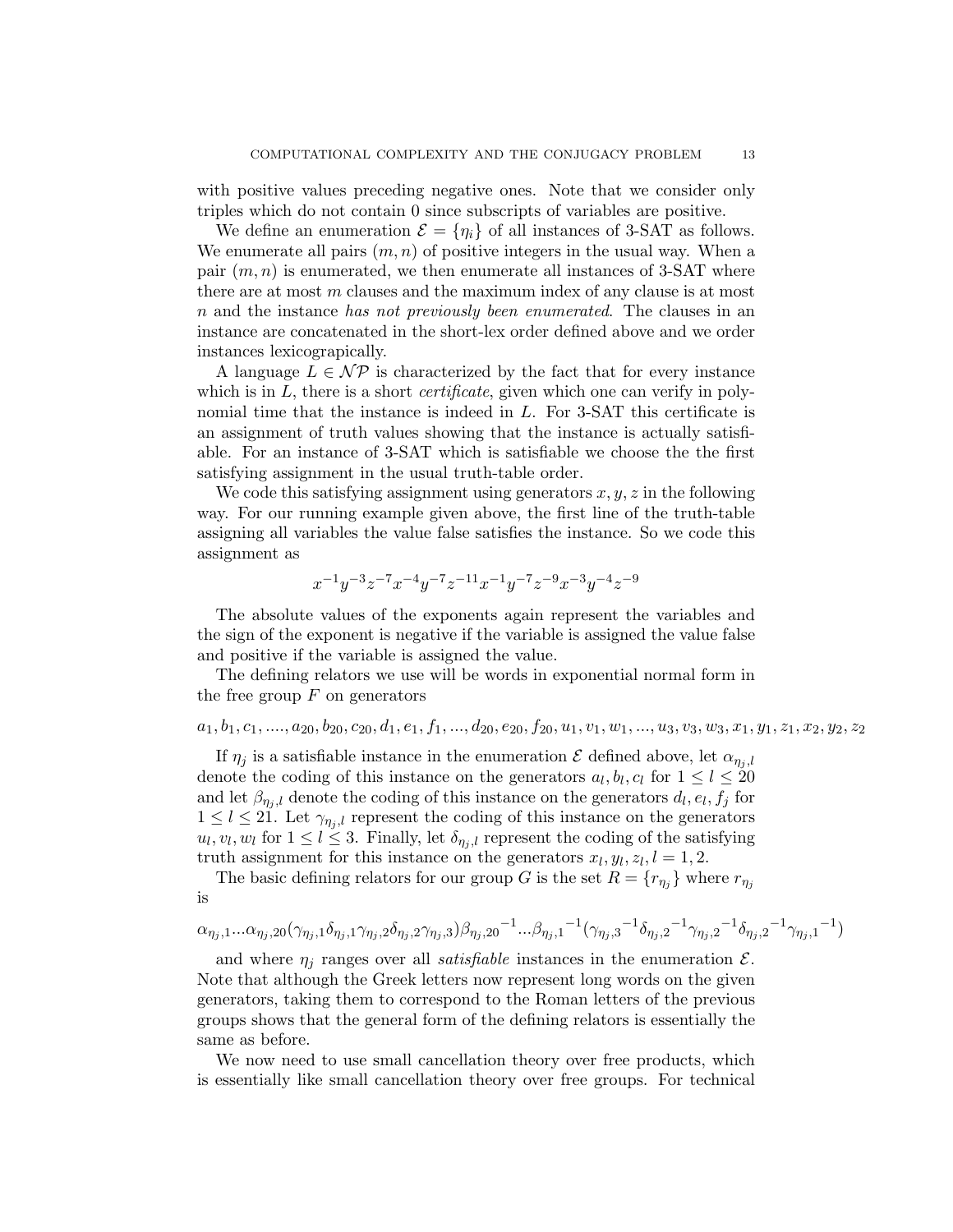details we again refer to Lyndon-Schupp[\[13\]](#page-16-4), but we review some basic definitions. A free group  $F$  with a specified free basis can be viewed as the free product of the infinite cyclic groups generated by the specified generators. The free product normal form is given by the normal form with exponents but the *free product length* |u| of a normal form is just the number of syllables in  $u$ . We now view  $F$  as this free product.

If  $u = ys_1$  and  $v = s_2z$  are free product normal forms with the last syllable of  $u$  and the first syllable of  $v$  in the same factor, then there is *cancellation* in the product uv if  $s_2 = s_1^{-1}$  and consolidation in the product uv if  $s_2 \neq s_1^{-1}$ . An element  $u = y_1...y_n$  is weakly cyclically reduced if  $|u| \leq 1$  or  $y_n \neq y_1^{-1}$ . A set  $R \subset F$  is symmetrized if every element of R is weakly cyclically reduced and if  $r \in R$  then every weakly cyclically reduced conjugate of r and  $r^{-1}$  is also in R.

An element w has *semi-reduced form uv* if there is no cancellation in the product uv. Note that consolidation is allowed. An element  $p$  is a piece *relative to R* if R contains *distinct* elements  $r_1$  and  $r_2$  with semi-reduced forms  $r_1 = py_1$  and  $r_2 = p^{-1}y_2$ . The metric small cancellation condition is now

Condition  $C'(\lambda)$ : If  $r \in R$  has semi-reduced form  $r = py$  where p is a piece, then  $|p| < \lambda |r|$ . Also, every element of R has length greater than  $1/\lambda$ .

The set R of defining relators we now use is the symmetrized closure of the set  $R$  defined above, that is, all weakly cyclically reduced conjugates of elements of  $R$  and their inverses. Since there can be only one basic relator corresponding to a particular instance of 3-SAT, it is easy to see that the maximum length of a piece relative to  $R$  is at most the length of the conjugating part of the relator. Thus our set  $R$  of relators satisfies  $C'(1/9)$ .

Given this small cancellation condition the geometry of conjugacy diagrams is the same as in the case of quotients of free groups (not viewed as free products). Thus in the quotient group  $F/N$  where N is the normal closure of R we have

$$
\alpha_{\eta_j,1}...\alpha_{\eta_j,20} \sim \beta_{\eta_j,1}...\beta_{\eta_j,20}
$$

if and only if the instance  $\eta_j$  is satisfiable. It follows exactly as in our previous discussion that powers of variants of the above are the only hard instances. Thus each individual conjugacy problem is decidable in quadratic time and the conjugacy problem as a whole is generically linear time. Thus the conjugacy problem of G is  $\mathcal{NP}$ -complete and the other requirements are met.

## 8. Groups with algorithmically finite conjugation

<span id="page-13-0"></span>We have shown that one can bound the complexity of all individual conjugacy problems while making the global conjugacy problem arbitrarily complex. In Miller's famous examples of residually finite, finitely presented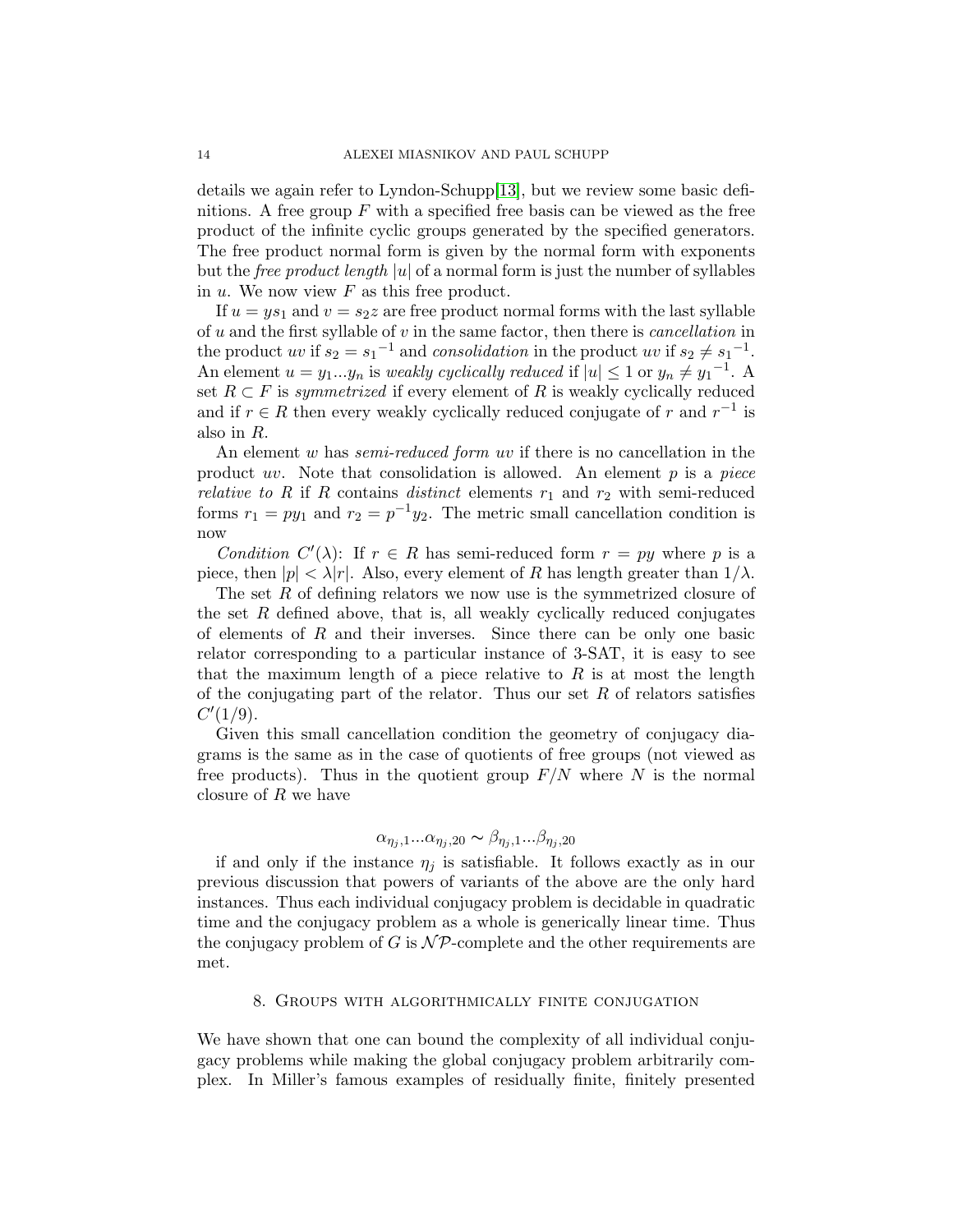groups  $G$  with undecidable conjugacy problem, there is always some element q for which  $ICP(q)$  is undecidable (Lemma 4 on page 27 in [?]). However, [\[5\]](#page-15-2) shows that the individual conjugacy problems  $ICP(w)$  in Miller's group are solvable in polynomial time for for all  $w$  from an exponentially generic subset of G. This leads one to ask about the opposite phenomenon.

Question 1. Are there recursively presented groups G with solvable word problem such that if the individual conjugacy problems are decidable on a computably enumerable subset  $Y \subseteq G$  then Y is negligible, or indeed exponentially negligible?

Although Theorem [3.1](#page-4-0) shows that there is no general effective way to build a uniform decision algorithm for the conjugacy problem from solutions of the individual conjugacy problems, the following general lemma holds.

**Lemma 8.1.** Let  $G = \langle X; R \rangle$  be a recursively presented group. If  $W =$  ${w_1, ..., w_n}$  is a finite set of pairwise nonconjugate elements of G then there is a partial algorithm  $\Phi$  which decides the conjugacy problem on the union  $Z = \bigcup_{i=1,\dots,n} w_i^G$  of the conjugacy classes of the  $w_i \in W$ .

*Proof.* The partial algorithm  $\Phi$  works as follows. Since G is recursively presented, when given elements  $u, v \in G$ , we can begin enumerating in parallel all words equal in G to conjugates of the  $w_i \in W$ . If u and v are in Z, they will both eventually be enumerated in this process. If they are enumerated as conjugates of the same  $w_i$  they represent conjugate elements of G. If they are enumerated as conjugates of distinct  $w_i$  and  $w_j$  they are not conjugate in  $G$ .

Corollary 1. A recursively presented group with only finitely many conjugacy classes has solvable conjugacy problem.

We say that a recursively presented group  $G$  has algorithmically finite conjugation if G has infinitely many conjugacy classes and every infinite c.e. set of elements of G must contain two elements which are conjugate. We note that this condition implies that if Y is a c.e. set of elements of  $G$  for which there is a partial algorithm  $\Phi$  solving the conjugacy problem for elements of Y then Y must have elements from only finitely many conjugacy classes and we are in the situation of the above lemma. Given a partial algorithm  $\Phi$  deciding conjugacy for a set Y containing infinitely many pairwise nonconjugate elements, we could computably enumerate an infinite set S of pairwise non-conjugate elements of G as follows. Let  $s_0$  be the first element in the enumeration of Y. Now use  $\Phi$  and the enumeration Y until we find an element  $s_1$  not conjugate to  $s_0$ . Continue this process, finding at the *n*-th stage, an element  $s_n$  not conjugate to any of  $s_0, ..., s_{n-1}$ .

Thus the conjugacy problem is as bad as possible in a group with algorithmically finite conjugation.

Recall that a group  $G$  generated by a finite set  $X$  is termed algorithmically finite [\[16,](#page-16-3) [11\]](#page-16-7) if every infinite computably enumerable subset of  $F(X)$  has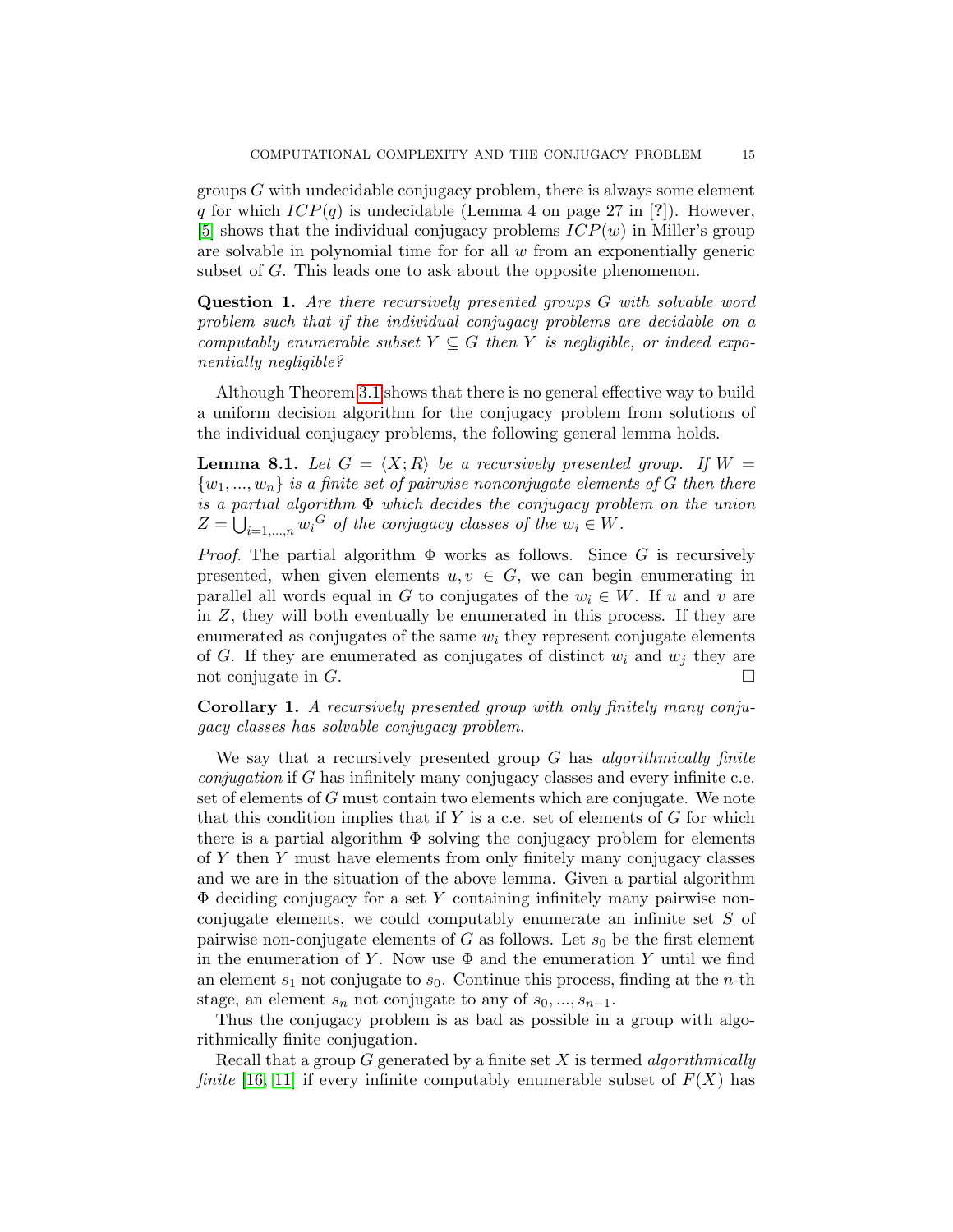two distinct words which define equal elements in G. In other words one can computably enumerate only a finite set of words in  $F(X)$  which define pairwise distinct elements of G. Infinite, recursively presented, algorithmically finite groups are also called Dehn Monsters and have been shown to exist [\[16\]](#page-16-3). Indeed, there are even residually finite Dehn Monsters[\[11,](#page-16-7) [12\]](#page-16-8). We next observe that any Dehn Monster has algorithmically finite conjugacy.

**Theorem 8.1.** Let G be an infinite, recursively presented, algorithmically finite group generated by a finite set  $X$ . Then:

- 1) G has infinitely many conjugacy classes;
- 2) G has algorithmically finite conjugation;

*Proof.* Since  $G = \langle X; R \rangle$  has unsolvable word problem it has unsolvable conjugacy problem and hence must have infinitely many conjugacy classes by the above corollary. That  $G$  has algorithmically finite conjugacy is immediate since any infinite c.e. set must have two distinct words which are equal in G and thus certainly conjugate.

In Dehn Monsters one can solve the conjugacy problem only on finite unions of conjugacy classes, but there is still a question about the asymptotic density of single conjugacy classes. There are non-amenable finitely generated groups with finitely many conjugacy classes [\[18\]](#page-16-9), so not all conjugacy classes in such groups are negligible. Also, the question of whether or not there are finitely generated, residually finite, non-amenable groups with only finitely many conjugacy classes seems to be open.

## <span id="page-15-0"></span>**REFERENCES**

- [1] S. I. Adian and V. G. Durnev, Algorithmic problems for groups and semigroups, Uspekhi Mat. Nauk 55 (2000), no. 2, 3–94; translation in Russian Math. Surveys 55 (2000), no. 2, 207–296.
- <span id="page-15-7"></span>[2] S. Arora and B. Borak, Computational Complexity: A Modern Approach Cambridge University Press, Cambridge U.K., 2009.
- <span id="page-15-3"></span>[3] Alexandre V. Borovik, Alexei G. Myasnikov, Vladimir N. Remeslennikov, The Conjugacy Problem in Amalgamated Products I: Regular Elements and Black Holes, Int. J. of Algebra. and Comp., 17, 2007, 1299-1333.
- <span id="page-15-4"></span>[4] A. V. Borovik, A. G. Myasnikov and V. N. Remeslennikov, The conjugacy problem in HNN-extensions I: regular elements,black holes and generic complexity, Vestnik OMGU, Special Issue, 2007, 103-110.
- <span id="page-15-2"></span>[5] A. V. Borovik, A. G. Myasnikov and V. N. Remeslennikov, Algorithmic stratification of the conjugacy problem in Miller's groups, International Journal of Algebra and Computation 17, (2007), pp. 963-997.
- <span id="page-15-5"></span>[6] , B. Cavallo, J. Delgado, D. Kahrobaei and E. Ventura, Algorithmic recognition of infinite cyclic extensions, preprint.
- <span id="page-15-1"></span>[7] D. J. Collins, Recursively enumerable degrees and the conjugacy problem, Acta Mathematica, 125 , (1969), 115-160.
- <span id="page-15-6"></span>[8] D. J. Collins, Representations of Turing reducibility by word and conjugacy problems in finitely presented groups, Acta Mathematica 128 (1972), 73-90.
- <span id="page-15-8"></span>[9] Y. Gurevich and P. Schupp, The uniform membership problem for the modular group, SIAM Journal on Computing 37 (2007), 425-459.